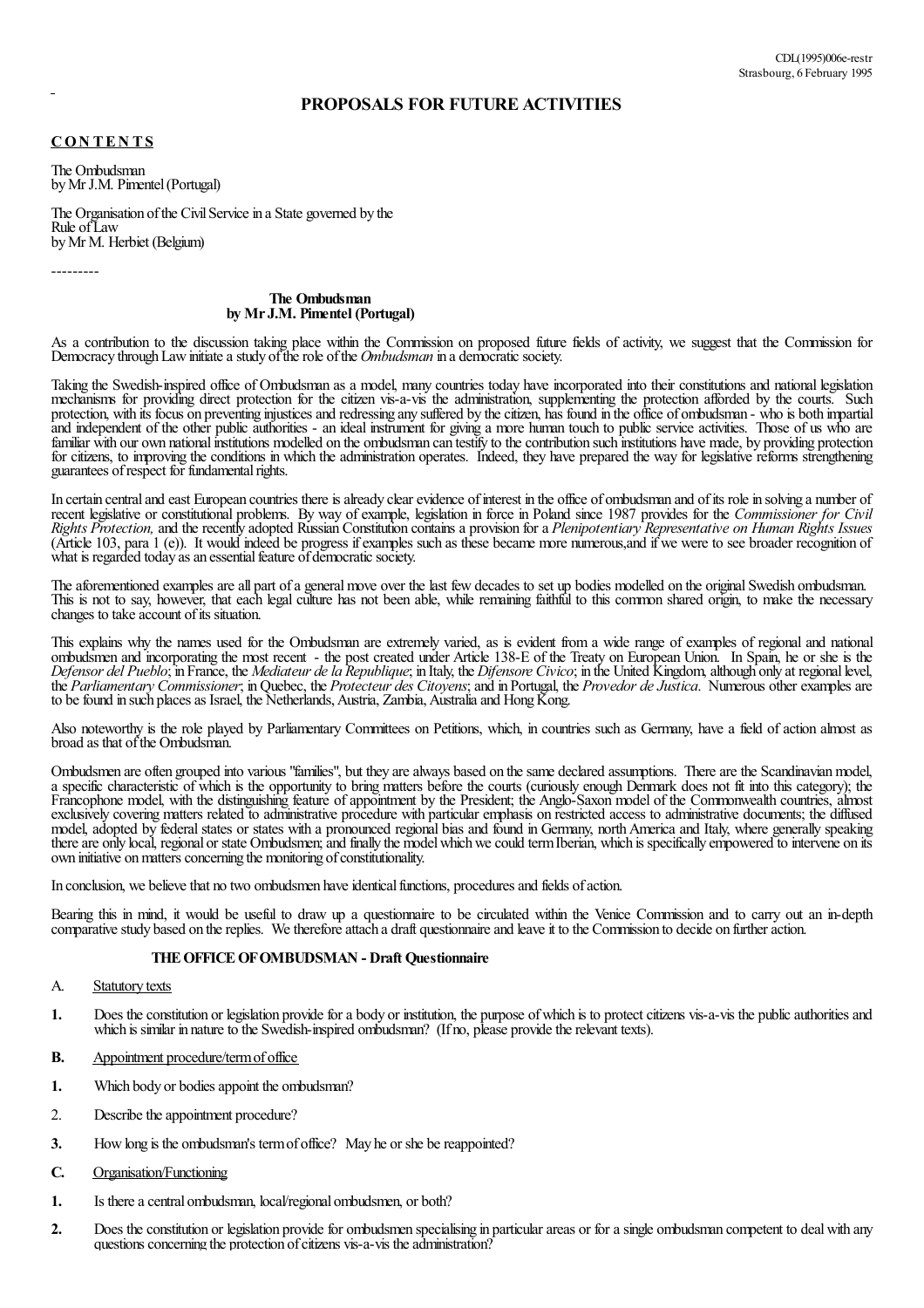$\mathbf{q}$  the protection of  $\mathbf{q}$ 

- **3.** Does the ombudsman have his or her own staffand resources? Is he/shefinancially independent?
- **D.** Independence
- **1.** Does the constitution or legislation provide for the ombudsman's independence vis-a- vis other public bodies or institutions? What form does this independence take?
- **E.** Field of action/powers
- 1. Does theconstitution or legislation contain a definition ofthe ombudsman's field ofaction/powers?
- **2.** Does the constitution or legislation explicitly lay down negative restrictions which on ombudsman's powers? If so, please specify.
- **3.** Is the ombudsman empowered to intervene in connection with private bodies or in relations between individuals? Can he/she represent collective interests?
- **4.** Does the ombudsman have authority to propose amendments to legislation or to become involved in the law-making process?
- **5.** Does the ombudsman have authority to play a part in the process of monitoring the constitutionality of legislation?
- **6.** Can the ombudsman take part in administrative proceedings with a view to revoking standard-setting action by the administration?
- **F.** Procedure
- **1.** Who may submit complaints to the ombudsman? Is there a specific channel for complaints?
- **2.** Can the ombudsman act on his/her own initiative?
- **3.** How are the ombudsman's enquiries conducted? Has the ombudsman any special obligations in carrying out enquiries (eg confidentiality)?
- **4.** What provisions are made to prevent the administration, or public servants in particular, fromrefusing to co-operate during the ombudsman's enquiries?
- **5.** What action can the ombudsman take once an enquiry is completed? What nature may any decision reached subsequent to the enquiry take, and what are its legal effects?
- G. Other comments

#### **The Organisation of the Civil Service in a State governed by the of Law by MrM. Herbiet (Belgium)**

#### I - INTRODUCTORY REMARKS

When examining the problems facing the various civil service systems in most western European countries, problems which challenge the essential principles and rights that exist in a State governed by the rule of law - such as the principles of equality, non-discrimination, proportionality, impartiality, freedom of expression and opinion, or fundamental rights such as the right of association, the right to belong to a political party, to be a trade union member, to strike, freely to choose one's place of residence, and so on - we may wonder whether the Venice Commission should not as part of its work give ample consideration to these fundamental questions, now that most of the countries in transition are reforming or setting up a civil service system and often taking their inspiration from the main systems to be found in western countries.

Consideration of matters as vital, for example, as the protection of defence rights in different administrative procedures applicable to entrance into a civil service career or during that career - be it on recruitment, promotion, transfer, appraisal, the adoption of various internal measures, the implementation of disciplinary procedures or the termination of duties - has resulted in the scrutiny, pondering or questioning of the merits of certain rules departing from general law which so many civil service systems applied without the slightest difficulty until only a few years ago. For example, in many cases of proceedings against staff the administration acts as both judge and party and the civil servant is not always able to be assisted by the person of his or her choice and may sometimes be refused the opportunity of rejecting one of his or her "judges"; the obligation to hear the accused before any disciplinary sanction or any serious internal measure is taken against him or her has not always been accepted as a general principle of law or a principle of proper administration.

The question has often been put as to whether or not Article 6 of the Convention for the protection of human rights and fundamental freedoms applied to disciplinary procedures in the civil service.

To what extent are the restrictions imposed by different duties (obligation of discretion, to exercise reserve, loyalty and fairness etc) compatible with Article 10 of the Convention?

Do the conditions of access to the civil service or promotion - especially the means of appraising civil servants - always conform with Article 14 of the Convention or could they be seen as unacceptable discrimination?

Freedom of association, the freedom to join a trade union and the criteria of their representativeness have raised many difficulties in terms of the rights pertaining to the civil service.

It is not therefore surprising that an increasing number of law-suits should have been brought not only before administrative and legal courts in States which are parties to the Convention but also that the European Court of Human Rights should have heard and passed judgment upon cases in favour of the rights and interests of civil servants. The effect of these decisions has been swift and for the most part has taken the form of major reforms to the law covering the civil service.

It remains to be seen whether there is a case for the Venice Commission to take the initiative and promote a far-reaching examination of this issue given that democracies in the former Eastern bloc are currently working on their civil service systems.

The slow progress of civil service law applicable in western countries, undoubtedly influenced by the application of principles enshrined in the Convention, can now be seen as an expression of rulers' concern to observe certain fundamental rules intended to protect civil servants from arbitrary authority.